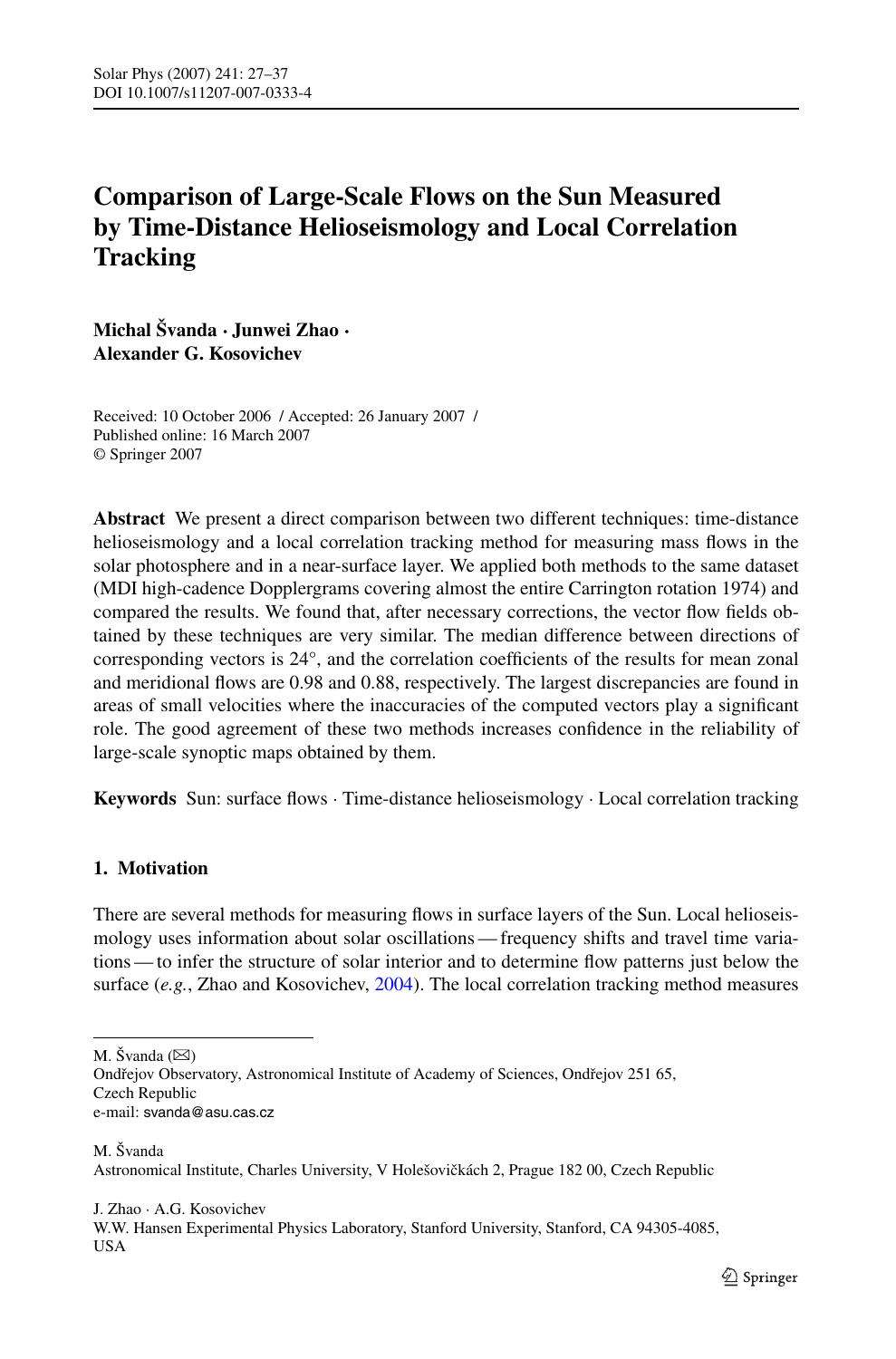apparent motion of specific structures to determine the flow field (*e.g.*, motions of granules — Sobotka *et al.*, [1999](#page-10-0), or magnetic elements — Meunier, [2005\)](#page-10-0). A similar method is feature tracking, which evaluates motions of well-defined isolated features. Direct Doppler measurements provide in general just the line-of-sight component of the velocity vector, but when applied to large datasets, these can provide statistically robust information about properties of the surface flows (*e.g.*, the discovery of supergranulation by Hart, [1956,](#page-10-0) or Leighton, Noyes, and Simon, [1962\)](#page-10-0).

However, the results obtained by different methods may have discrepancies. These can be caused by the nature of the methods, *e.g.*, due to different types of averaging, and also because of the use of different datasets from different instruments. In addition, various disturbing effects may be important. Therefore, we decided to compare the results obtained by two different methods, time-distance helioseismology and local correlation tracking (LCT), using the same set of data: high-cadence Dopplergrams, covering almost one Carrington rotation, obtained from the Michelson Doppler Imager (MDI, Scherrer, Bogart, and Bush, [1995\)](#page-10-0).

Solar acoustic waves (*p* modes) are excited in the upper convection zone and travel between various points on the surface through the interior. The travel time of acoustic waves is affected by variations of the speed of sound along the propagation paths and also by mass flows. Time-distance helioseismology measurements (Duvall *et al.*, [1993](#page-10-0)) and inversions (Kosovichev, [1996;](#page-10-0) Zhao, Kosovichev, and Duvall, [2001](#page-10-0)) provide a tool to study threedimensional flow fields in the upper part of the solar convection zone with relatively high spatial resolution.

The local correlation tracking (LCT) method was originally designed for removing seeing-induced distortions in sequences of solar images (November, [1986\)](#page-10-0), and later used for mapping motions of granules in series of white-light images of the photosphere (November and Simon, [1988](#page-10-0)). This method works on the principle of best match: local displacements in the image frames are determined for each position by cross-correlating pairs of sub-frames within a pre-defined spatial window (correlation window), and then the corresponding velocities are calculated from these displacements.

In some studies it has been shown that the LCT technique underestimates the real velocities due to the smoothing of processed data by the correlation window. For example, in the study by Švanda, Klvaňa, and Sobotka  $(2006)$  $(2006)$  based on synthetic Dopplergrams, it was found that the LCT code used also in this study underrepresents the magnitudes of velocities by a factor of 1.13. In Georgobiani *et al.* ([2007\)](#page-10-0), the correction factor with the same meaning was found to be 1.5. However, Georgobiani's study was done using another LCT code applied to simulated data and the results were compared with time-distance method applied to *f* modes. This means that the correction factor is different for different parameters used in the LCT method and therefore it should be determined (calibrated) empirically for each particular study. Application of LCT to MDI Dopplergrams by DeRosa and Toomre [\(2004](#page-10-0)) showed an underestimation by more than 30%. Other studies also find the underrepresenting of magnitudes by LCT (Sobotka *et al.*, [1999](#page-10-0) (20%); Roudier *et al.*, [1999](#page-10-0) (25%)).

Both methods provide surface or near-surface vector velocity fields. However, the results of these methods can be interpreted differently. While local helioseismology measures intrinsic plasma motions (through advection of acoustic waves), LCT measures apparent motions of structures (granules or magnetic elements). It is known that some structures do not necessarily follow the flows of the plasma on the surface. For example, supergranulation appears to rotate faster than the plasma (Beck and Schou, [2000](#page-10-0)), which may be caused by travelling waves (Gizon, Duvall, and Schou, [2003](#page-10-0)) or may be explained also as a projection effect (Hathaway, Williams, and Cuntz, [2006\)](#page-10-0). Some older studies (*e.g.*, Rhodes *et al.*,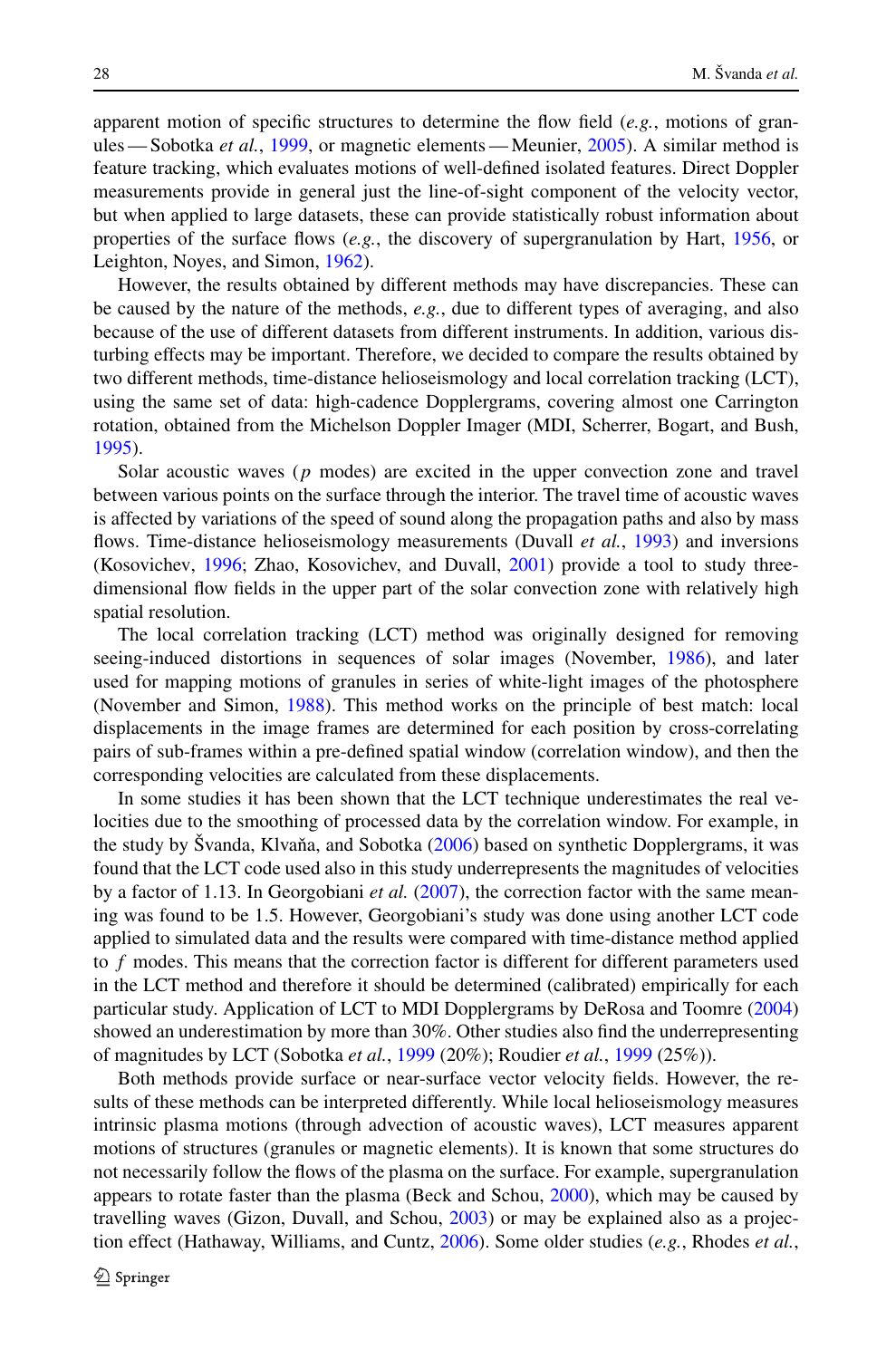[1991\)](#page-10-0) also suggest that the difference in flow properties measured on the basis of structures' motions and plasma motions is caused by a deeper anchor depth of these structures. An evolution of the pattern may also play a significant role (*e.g.*, due to emergence of magnetic elements). Another possibility is that surface structures are not coherent features, but patterns traveling with a group velocity different from the surface plasma velocity, such as what occurs for the features present in simulations of travelling-wave convection (*e.g.*, Hurlburt, Matthews, and Proctor, [1996\)](#page-10-0).

Some attempts to compare the results of local helioseismology and the LCT method for large scales, with characteristic size 100 Mm and more, have been carried out by Ambrož ([2005\)](#page-10-0), but his results were inconclusive. The correlation coefficient describing the match of the velocity maps obtained by local helioseismology and the LCT method was close to zero. Nevertheless, there were compact and continuous regions of characteristic size from 30 to 60 heliographic degrees with a good agreement between the two methods, so that one could not conclude that the results were completely different. In his study, many factors could be significant: the techniques were applied to different types of datasets (LCT was applied to low-resolution magnetograms acquired at the Wilcox Solar Observatory and the time-distance method used MDI Dopplergrams). Both techniques had very different spatial resolution, and also the accuracy of the measurements was not well known.

We decided to avoid these problems and analyze the same data set from the MDI instrument on SOHO. MDI provides approximately two months of continuous high-cadence (one-minute) full-disc Dopplergrams each year. This *Dynamics Program* provides data suitable for helioseismic studies, and also for the local correlation tracking of supergranules. Thus, this is a perfect opportunity to compare the performance and results of two different techniques using the same set of data, and to avoid effects of observations with different instruments or in different conditions.

#### **2. Data Preparation**

The selected dataset consists of 27 data-cubes from 12 March 2001, 0:00 UT to 6 April, 2001, 0:31 UT, where each third day was used, and in these days three 8.5-hour long datacubes were processed (so that every third day in the described interval was fully covered by measurements). Each data-cube is composed of 512 Dopplergrams with spatial resolution of 1.98"  $px^{-1}$  at a one-minute cadence. All of the frames of each data-cube were tracked with rigid rate of 2.871 μrad s<sup>-1</sup>, remapped with Postel's projection with a resolution of  $0.12°$  px<sup>-1</sup> (1500 km px<sup>-1</sup> at the center of the disc), and only a central meridian region was selected for further processing (with size of  $256\times924$  px covering 30° in longitude and running from  $-54°$  to  $+54°$  in latitude), so that effects of distortions due to the projection do not play a significant role.

Tracked data-cubes were used to perform the time-distance analysis. From all the frames in each data-cube, the mean Dopplergram (like Figure [4](#page-7-0) left) was subtracted to suppress the influence of velocity structures like supergranulation and to highlight the signals of *p* modes. *P* modes have their origin in the solar convection zone and travel through the solar interior to the surface. The travel-time of the wave depends on the speed of sound and on the velocity of the mass flow in the layers of the solar interior, through which the bulk is travelling. In the time-distance technique, the travel times of waves from the point in the photosphere (central point) to surrounding annuli around this point are measured. The radius of each annulus selects wave modes that propagate down to a specific depth, before being refracted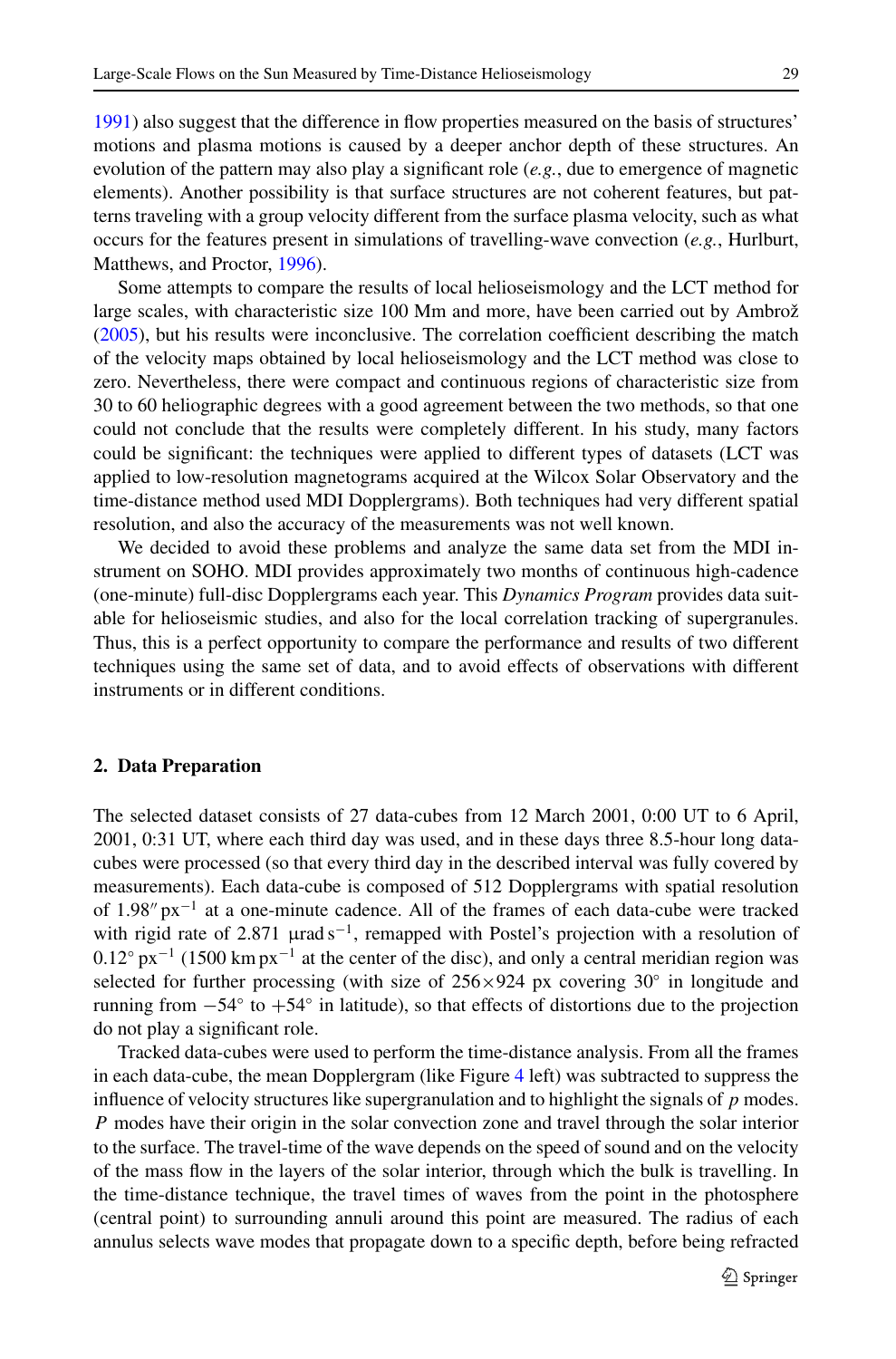upward toward the photosphere. Travel times are measured by the cross-correlation between Doppler velocities in the central point and velocities in the selected annuli around this point.

The mass flow velocities in the interior are calculated from the differences of travel times from the central point to the surrounding annuli and the travel times from the surrounding annuli to the central point when the state properties in the affected layers of the solar interior are known. In this study, the theoretical ray approximation is derived from the solar model S (Christensen-Dalsgaard, Dappen, and Ajukov, [1996](#page-10-0)). Dividing the annuli into sectors, the underlying flow field of selected orientations can be inferred. For details see Kosovichev ([1996\)](#page-10-0), Zhao, Kosovichev, and Duvall ([2001\)](#page-10-0), or Zhao and Kosovichev ([2004\)](#page-10-0).

During the process, the surface gravity wave (*f* mode) is filtered out from the  $k - \omega$ diagram before computing the travel times because it has different dispersion characteristics from the *p* modes used in this study. *F* modes, if not filtered out, will disturb *p*-mode measurements, and it is also not straightforward to perform inversions if not separating the two different modes. The *p* mode inversions are less sensitive to the surface flows than *f* -mode data, but still recover the large-scale flows well.

The time-distance inversion results were smoothed by a Gaussian with FWHM of 30 px to match the resolution to the LCT method, and only the horizontal components  $(v_x, v_y)$  of the full velocity vector were used.

While for the time-distance method the *p* modes of solar oscillations play a crucial role, they significantly influence the performance of the LCT method in a negative way. The oscillations are clearly visible in the Dopplergrams, causing errors in the calculation of displacements. Therefore, before applying the LCT method, the oscillation signals must be suppressed. For our high-cadence data it is possible to do this using temporal averaging. According to Hathaway [\(1988](#page-10-0)) or more recently Hathaway *et al.* ([2000\)](#page-10-0) it is better to use a Gaussian type of temporal averaging than the boxcar one. We average the Dopplergrams over a 31-minute period with weights given by

$$
w(\Delta t) = \exp\left[\frac{(\Delta t)^2}{2a^2}\right] - \exp\left[\frac{b^2}{2a^2}\right] \left(1 + \frac{b^2 - (\Delta t)^2}{2a^2}\right),\tag{1}
$$

where  $\Delta t$  is the time between a given frame and the central one (in minutes),  $b = 16$  minutes and  $a = 8$  minutes. We verified that this filter suppresses the solar oscillations in the 2 – 4 mHz frequency band by a factor of more than five hundred.

The other issue significantly influencing the performance of the LCT method is the change of contrast and background intensity caused by solar rotation. Due to tracking the Doppler images with rotation, the magnitude of the line-of-sight component of the solar rotational velocity changes from frame to frame and affects the LCT results. The method interprets these changes as a motion towards the East, mainly in the central part of the solar disc, where the contrast in the structures of Dopplergrams is very low (see Figure [4](#page-7-0) left). We suppress the influence of the moving background by subtraction of a third-order polynomial surface fit. We have tested that this provides almost the same results as the other possible procedures: local removal of the mean values and unsharp masking. Subtraction of the polynomial fit is not so sensitive to anomalies in the Dopplergrams caused by regions with strong magnetic field.

The LCT method used in this study is described by the following parameters: the time-lag between correlated frames is 120 frames (two hours), the correlation window has a Gaussian shape with FWHM of 30 px, the correlation is measured by the sum of absolute differences of subframes (it is faster than calculation of the correlation coefficient and provides the same results), and the extremum position is calculated using the nine-point method (Darvann,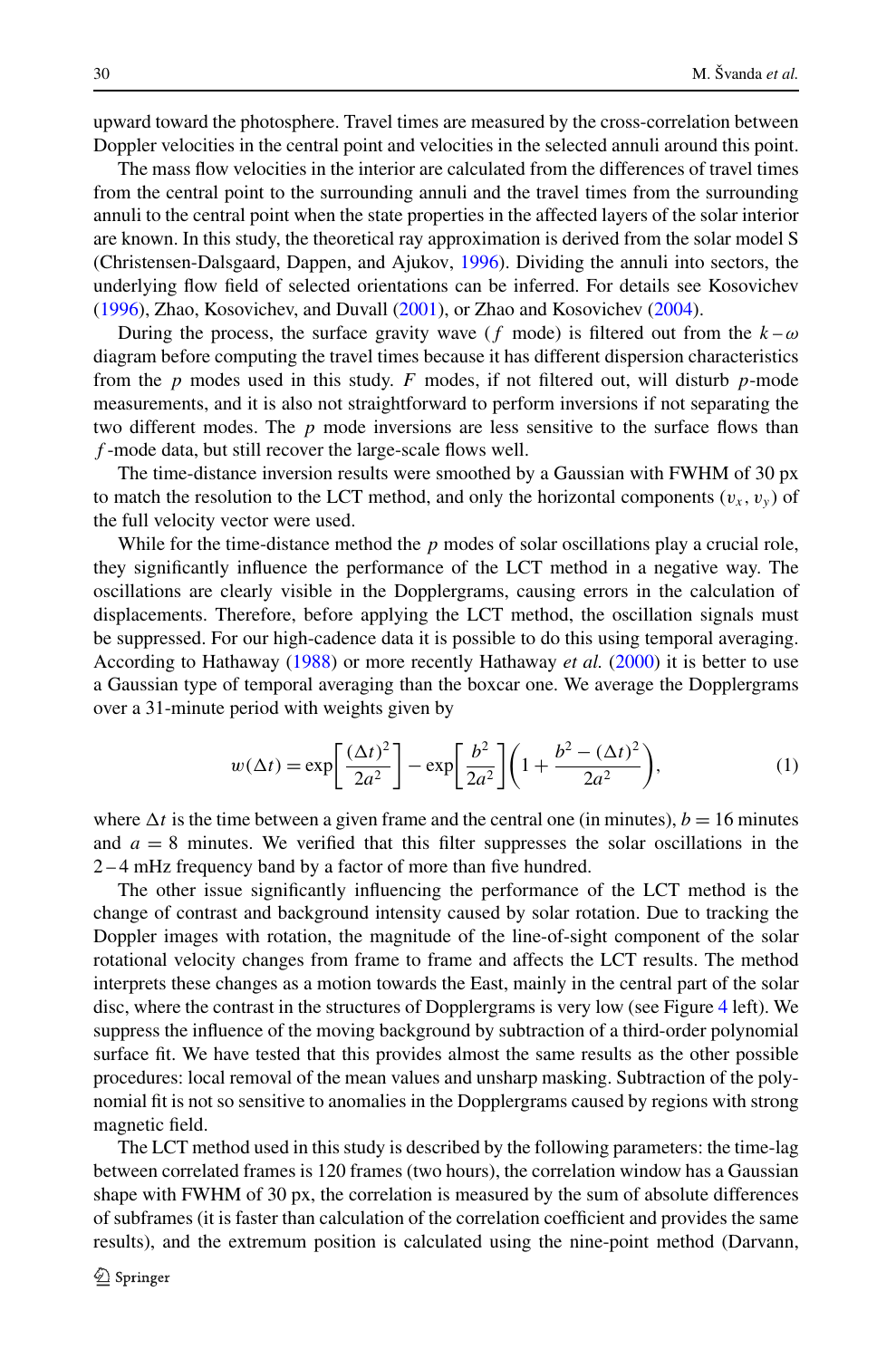<span id="page-4-0"></span>[1991\)](#page-10-0). For each data-cube, the results of all the correlated pairs are averaged, so that the method provides an averaged flow field over 8.5 hours in the same sense as the time-distance analysis.

#### **3. Results**

#### 3.1. Statistical Processing

The results containing 27 horizontal flow fields were statistically processed to obtain the cross-calibration curves for these methods. It is generally known (see discussion in Section [1](#page-0-0)) that the LCT method slightly underestimates the velocities; thus, the results should be corrected by a certain factor. From the comparison of the *x*-component of velocity (*cf*. Figure 1 left) we obtained parameters of a linear fit given by (numbers in parentheses denote a one-*σ* -error of the regression coefficient)

$$
v_{x,\text{LCT}} = 0.895(0.008)v_{x,\text{t-d}} - 12.6(0.3) \text{ m s}^{-1}.
$$
 (2)

The correlation coefficient between  $v_{x,\text{LCT}}$  and  $v_{x,\text{t-d}}$  is  $\rho = 0.80$ . We assume that the timedistance measurements for  $v_{x,t-d}$  are correct and the magnitude of the LCT measurement  $(v_{x, \text{LCT}})$ , must be corrected according to the slope of Equation (2). This correction factor has a value of 1.12, which is in perfect agreement with the correction factor of 1.13 found in the tests of the same LCT code using synthetic Dopplergrams with the same resolution and similar LCT parameters (Švanda, Klvaňa, and Sobotka,  $2006$ ). We assume that both velocity components obtained with the LCT method should be corrected by this factor.

The regression line of the  $v_y$ -component (Figure 1 right) is

$$
v_{y,\text{LCT}} = 0.56(0.01)v_{y,\text{t-d}} + 0.4(0.2) \text{ m s}^{-1}.
$$
 (3)

After the slope correction using the  $v_x$  fits, the regression curve is slightly different:

$$
v_{y,\text{LCT}} = 0.63(0.01)v_{y,\text{t-d}} + 0.4(0.2) \text{ m s}^{-1},\tag{4}
$$

with the correlation coefficient between  $v_{v, \text{LCT}}$  and  $v_{v, \text{L-d}}$  close to 0.47. The slope of the linear fit differs significantly from the expected value 1.0.



**Figure 1** Left: *vx,*LCT versus *vx,*t−d plot. Red crosses denote mean zonal velocities (differential rotation) which have been used for fitting of the calibration Equation (2). Right: the same for  $v_y$ -component, the regression fit is described by Equation (3).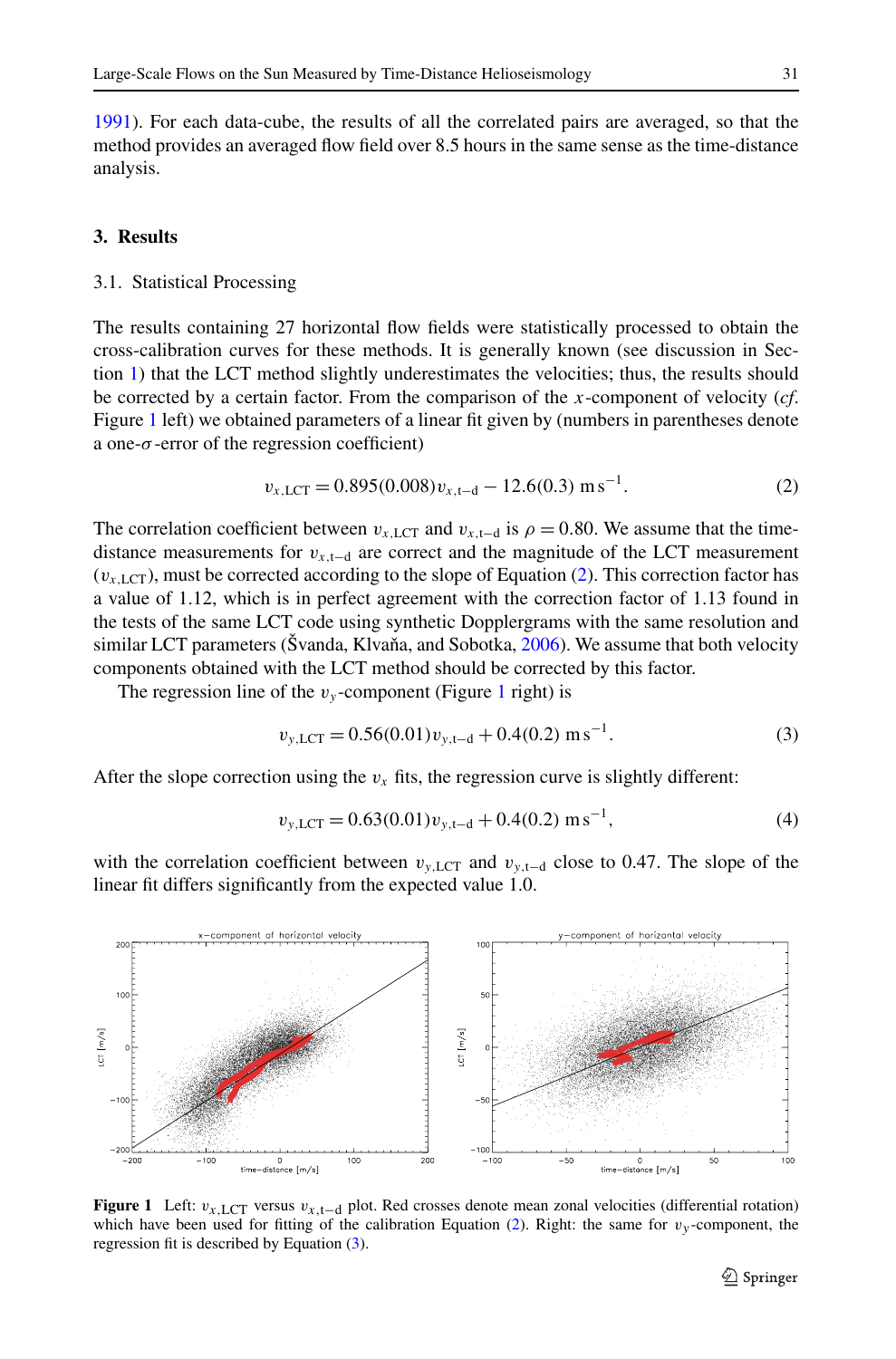We have tested that this asymmetry is not related to the LCT technique. The tests did not show any preference in direction of flows measured by LCT or any dependence of the results on the size of the field of view (which is not a square). Also in the recent study by Švanda, Klvaňa, and Sobotka ([2006](#page-10-0)), based on synthetic data, the asymmetry between the zonal and the meridional components was not encountered.

It is possible that a drift of the supergranular pattern towards the equator (such as found by Gizon, Duvall, and Schou, [2003](#page-10-0)) might cause an asymmetry between measurements of the North – South and East – West velocities. However, this process does not explain why the meridional velocities from both techniques seem to be proportional to each other. A systematic drift would rather be depicted as a constant, or a shift depending on the latitude. However, the meridional components of velocities are generally rather small, so the errors of the measurements can play a significant role and only the relative behavior can be apparent. Such an effect is not seen in the experiments with test data, so we do not favor this explanation.

A second explanation is based on unspecified asymmetries influencing travel-time measurements, for instance, due to different sensitivity of the MDI instrument to *p* modes propagating in the East – West and North – South directions. Georgobiani *et al.* ([2007\)](#page-10-0) did not find such an asymmetry using *f* -mode time-distance and LCT applied to realistic numerical simulation. The asymmetry in the east – west and north – south directions observed by *p*-mode time-distance helioseismology was on the contrary noticed in a recent study based on numerically simulated data (Zhao *et al.*, [2007\)](#page-10-0). This evidence suggests the asymmetry arises only in *p*-mode inversions such as those studied here, and should be investigated further in more detail.

In this study we decided to correct the *y*-component of the time-distance results. The final calibration formulae providing the best statistical agreement between the velocities calculated using both methods are:

$$
v_{x,\text{LCT,corr}} = 1.12 v_{x,\text{LCT,calc}},\tag{5}
$$

$$
v_{y,\text{LCT,corr}} = 1.12v_{y,\text{LCT,calc}},\tag{6}
$$

$$
v_{x,t-d,corr} = v_{x,t-d,calc},\tag{7}
$$

$$
v_{y, t-d, corr} = 0.63v_{y, t-d, calc},\tag{8}
$$

where the index "corr" denotes the corrected value, and the index "calc" denotes the original calculated value.

After the corrections, as presented in the histogram in Figure [2,](#page-6-0) the differences between the directions of the velocity vectors  $(\Delta \varphi)$  calculated by these techniques are quite reasonable. The mean value of the distribution is 43.56◦, however, the mean value is not a good indicator in this case because the distribution function is not normal. The median value is 24.02◦ and 66.6% of points have the difference in the corresponding vector directions less than 45◦.

Instead of computation of the correlation coefficient of the arguments of both vector fields, we decided to compute a magnitude-weighted cosine of  $\Delta \varphi$ , because it provides more robust results. This quantity is given by

$$
\rho_{\rm W} = \frac{\sum |\mathbf{v}_{\rm t-d}| \frac{|\mathbf{v}_{\rm t-d} \cdot \mathbf{v}_{\rm LCT}|}{|\mathbf{v}_{\rm t-d}| |\mathbf{v}_{\rm LCT}|}}{\sum |\mathbf{v}_{\rm t-d}|},
$$
(9)

where **v**<sub>t−d</sub> is the time-distance vector field, **v**<sub>LCT</sub> is the LCT vector field and the summation is performed over all vectors in the field. The closer this quantity is to one, the better is the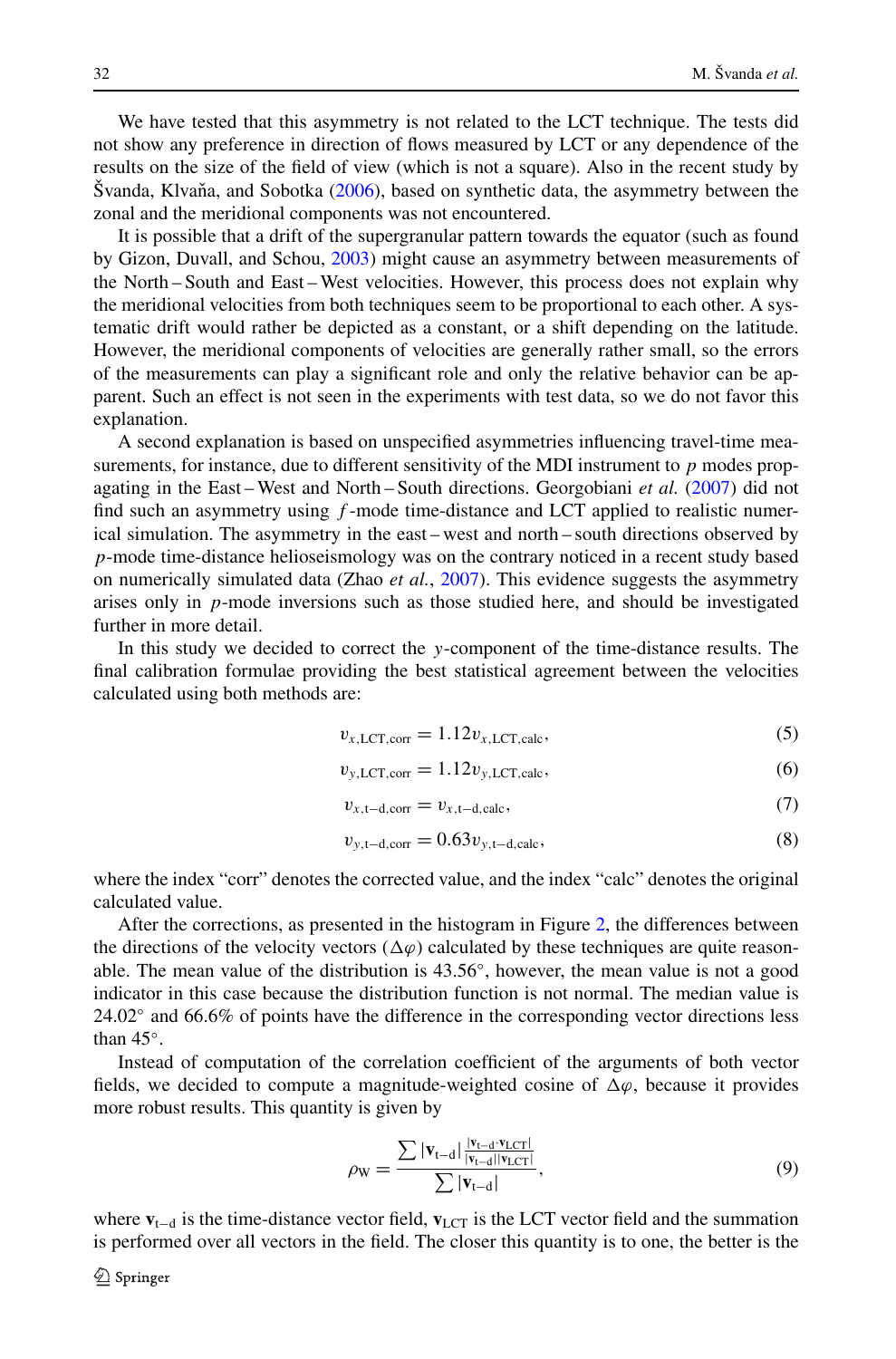<span id="page-6-0"></span>

**Figure 3** Left: Mean zonal velocity (thick curve) as a function of latitude (differential rotation) obtained from the time-distance data and mean zonal velocity (thin curve) obtained from the LCT data. Dashed line represents a standard rotation profile ("Snodgrass rate"). The mean zonal velocities are plotted in the coordinate system rotating rigidly with 2.871 µrad s<sup>-1</sup>. Right: Velocities of the mean meridional flow as a function of latitude obtained by the time-distance technique (thick curve) and by the LCT method (thin curve). The correlation coefficient for the mean zonal flow is  $\rho = 0.98$  and for the mean meridional flow  $\rho = 0.88$ .

agreement between both vector fields. Larger vectors are weighted more than smaller ones. We have found that in our case  $\rho_w = 0.86$ .

### 3.2. Mean Velocities

In addition to the detailed comparison of the vector fields, we compare the mean flows, the differential rotation, and the meridional circulation. These flows can be quite simply calculated from the results of both techniques. In both cases, they provide the mean zonal and mean meridional flows for Carrington rotation 1974. The results are displayed in Figure 3, where the differential rotation curves are compared with a standard profile from Snodgrass and Ulrich ([1990\)](#page-10-0) in the left panel. It can be clearly seen that the latitudinal profiles for both techniques are very similar and also that the mean velocities do not differ much in magnitude. The correlation coefficients are  $\rho = 0.98$  for the zonal flow and  $\rho = 0.88$  for the meridional flow. In the differential rotation curves, the LCT results give a slightly slower ro-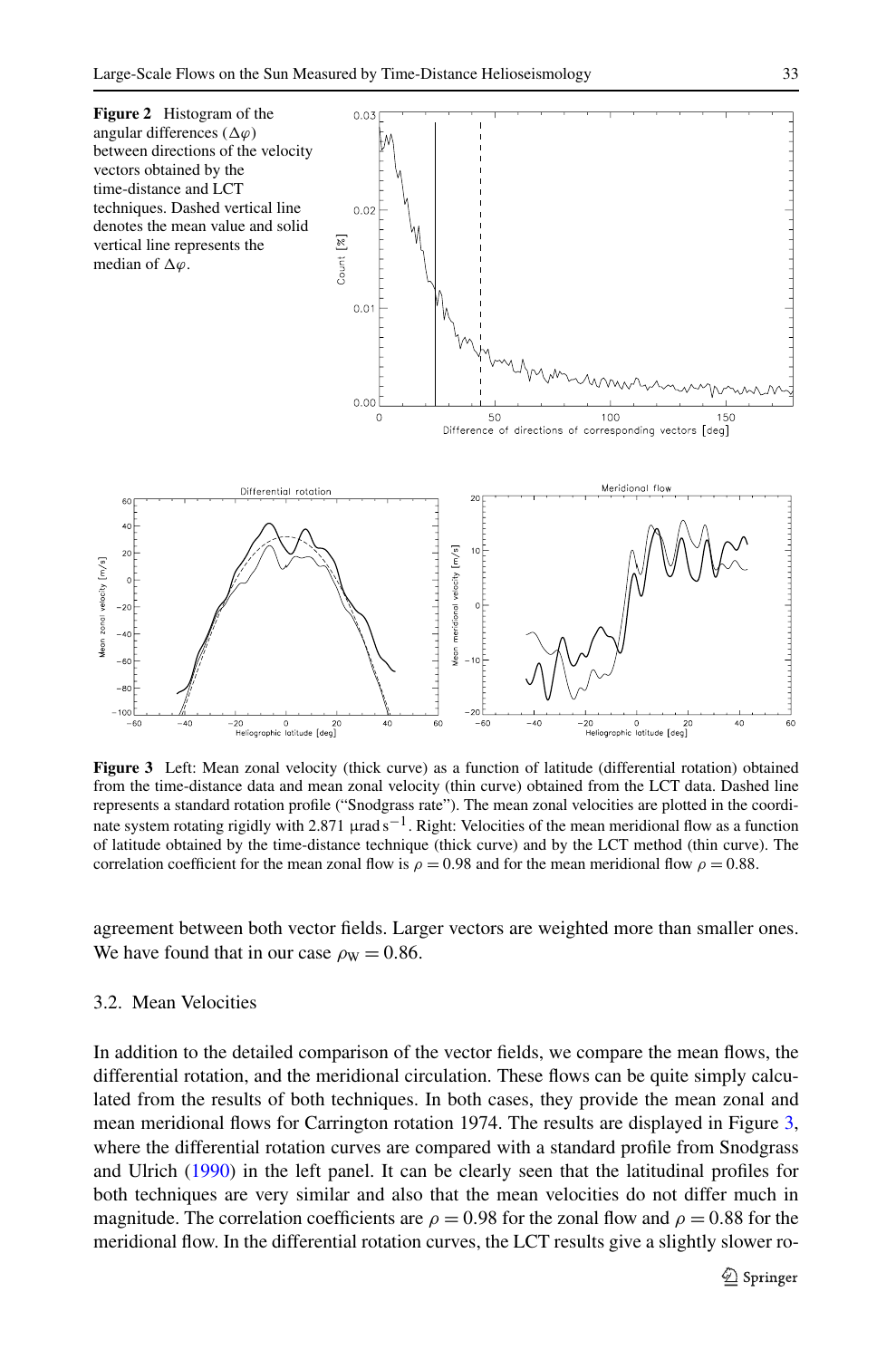<span id="page-7-0"></span>

**Figure 4** Part of the solar disc chosen for the detailed comparison of the results of time-distance and LCT methods. The 8.5-hour measurements are centered at 24 March 2001, 4:16 UT. One pixel represents 0.12◦ in heliographic coordinates. Left: Averaged MDI Dopplergram. Note the low contrast of the supergranular cells in the center of the image. This is the "blind spot" caused by prevailing horizontal motions in the photosphere. Right: Averaged MDI magnetogram.

tation, which is also seen from Equation ([2](#page-4-0)). The mean difference of average zonal velocities obtained by both techniques is  $14.1 \text{ m s}^{-1}$ .

We conclude that for the mean flows the results obtained by the techniques agree very well.

# 3.3. Detailed Comparison

For a detailed comparison of the flow fields, we selected one data cube, representing 8.5 hour measurements centered at 4:16 UT 24 March 2001,  $l_0 = 214.3^\circ$  (see the averaged MDI Dopplergram and magnetogram in Figure 4). In this map, the correlation coefficient for the *x*-component of the velocity is  $\rho = 0.82$ , for the *y*-component  $\rho = 0.58$ , and for the vector magnitude:  $\rho = 0.73$ . The vector plots of the flow fields obtained by both techniques, shown in Figure [5,](#page-8-0) in general seem to be quite similar to each other. However, many differences can be seen. The regions where the differences are most significant correspond to relatively small (under 50 m s<sup>-1</sup>) velocities. This is clear from the map of the differences between the vector directions, displayed in Figure [6.](#page-9-0)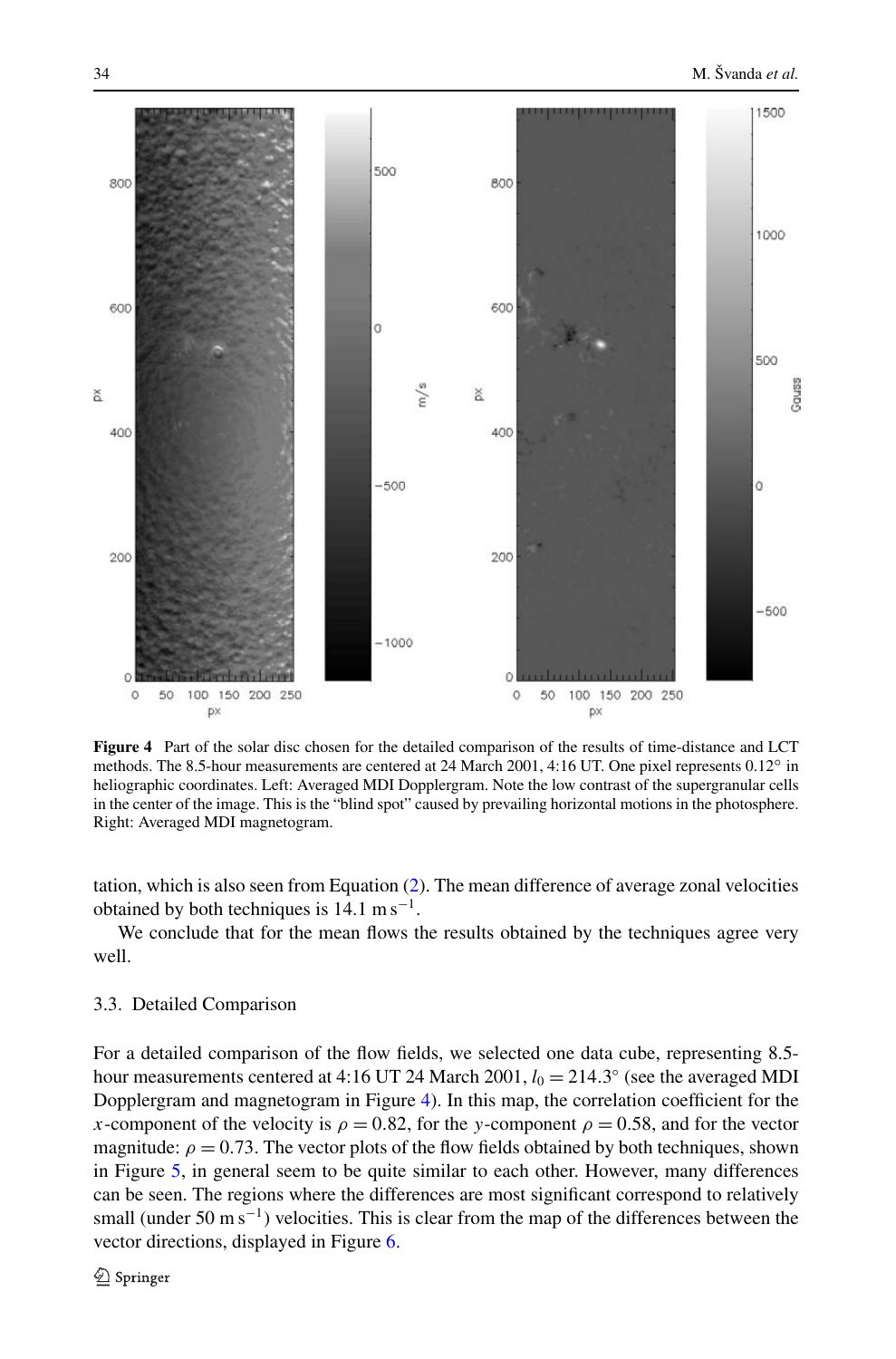<span id="page-8-0"></span>



The histogram of the differences between the directions of the corresponding vectors  $(\Delta \varphi)$  is presented in Figure [2.](#page-6-0) Values of  $\Delta \varphi$  slightly anti-correlate with the average magnitude of the corresponding vectors ( $\rho = -0.58$ ). We think that this is due to uncertainties of both techniques. From our tests using synthetic data, it became clear that the inaccuracy of the LCT code is 15 m s<sup>-1</sup> for velocities smaller than 100 m s<sup>-1</sup> and 25 m s<sup>-1</sup> for veloci-ties larger than 100 m s<sup>-1</sup>, for both components (Švanda, Klvaňa, and Sobotka, [2006\)](#page-10-0). We think that the 10% accuracy for the time-distance velocity vectors is a reasonable estimate. As is stated in Zhao, Kosovichev, and Duvall [\(2001](#page-10-0)), cross-talk effects between horizontal and vertical components of flow velocities affect the time-distance inversion results. The cross-talk effect prevents us from inverting the vertical velocity correctly, but it does not block the determination of horizontal velocities (Zhao and Kosovichev, [2003](#page-10-0)). However, the vertical velocities are not discussed in this paper because they are not measured by the LCT technique. Obviously, inaccuracy in one component may cause a significant change of the direction of the horizontal vector for small velocities and, hence, the agreement of both techniques in such areas is not as good as in the areas of high velocities.

The vector velocity field may be also influenced by the temporal evolution of the traced pattern. We have tested using the full-disc MDI Dopplergrams that temporal changes at mesogranular and smaller scales are effectively filtered out by a  $k - \omega$  filter. The temporal evolution of the supergranular pattern may, in the worst case, significantly influence the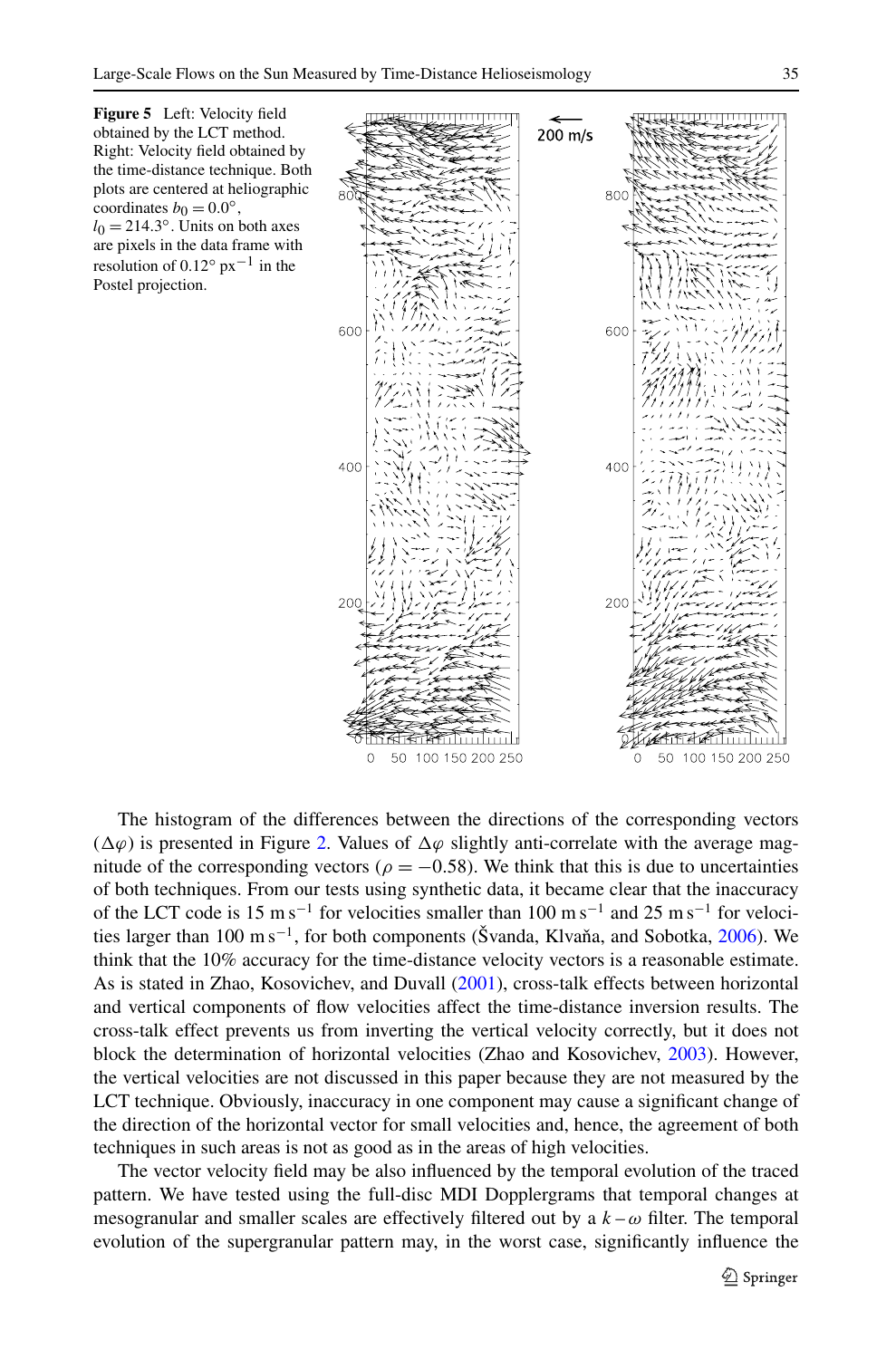<span id="page-9-0"></span>

**Figure 6** Difference of phases of corresponding vectors  $(\Delta \varphi)$ . Left: for the full vector data; right: for the data with mean zonal flow subtracted. In the second case the magnitudes of vectors everywhere in the studied area are comparable and the inaccuracies of individual measurements equally important. With the mean zonal flow removed, the distribution of  $\Delta\varphi$  become more uniform in the studied area.

calculated vector velocity field in the close (roughly equal to the FWHM of the chosen correlation window) vicinity of a rapidly changing (*e.g.*, disappearing) supergranule.

# **4. Conclusions**

Flow velocity fields on the solar surface obtained by two different techniques, time-distance helioseismology and local correlation tracking (LCT), were compared. Despite the fact that the first technique uses  $p$  modes of solar oscillations to compute the velocity field (in the data, large-scale structures like supergranulation are suppressed), while the other one uses large-scale supergranulation patterns from averaged Doppler images as tracers for the velocity vectors determination (and requires *p* modes removal), we found that both results match reasonably well. We have confirmed some recent studies that the LCT method slightly underestimates the actual velocities (as the consequence of a smoothing procedure), and we determined empirical correction factors. After the corrections, the match in global velocity structures, mean zonal and meridional flows, is very good. The results of a detailed comparison of the vector velocity fields are not so satisfactory. However, the correlation coefficient for individual components of the flows is positive and significant, so we conclude that a